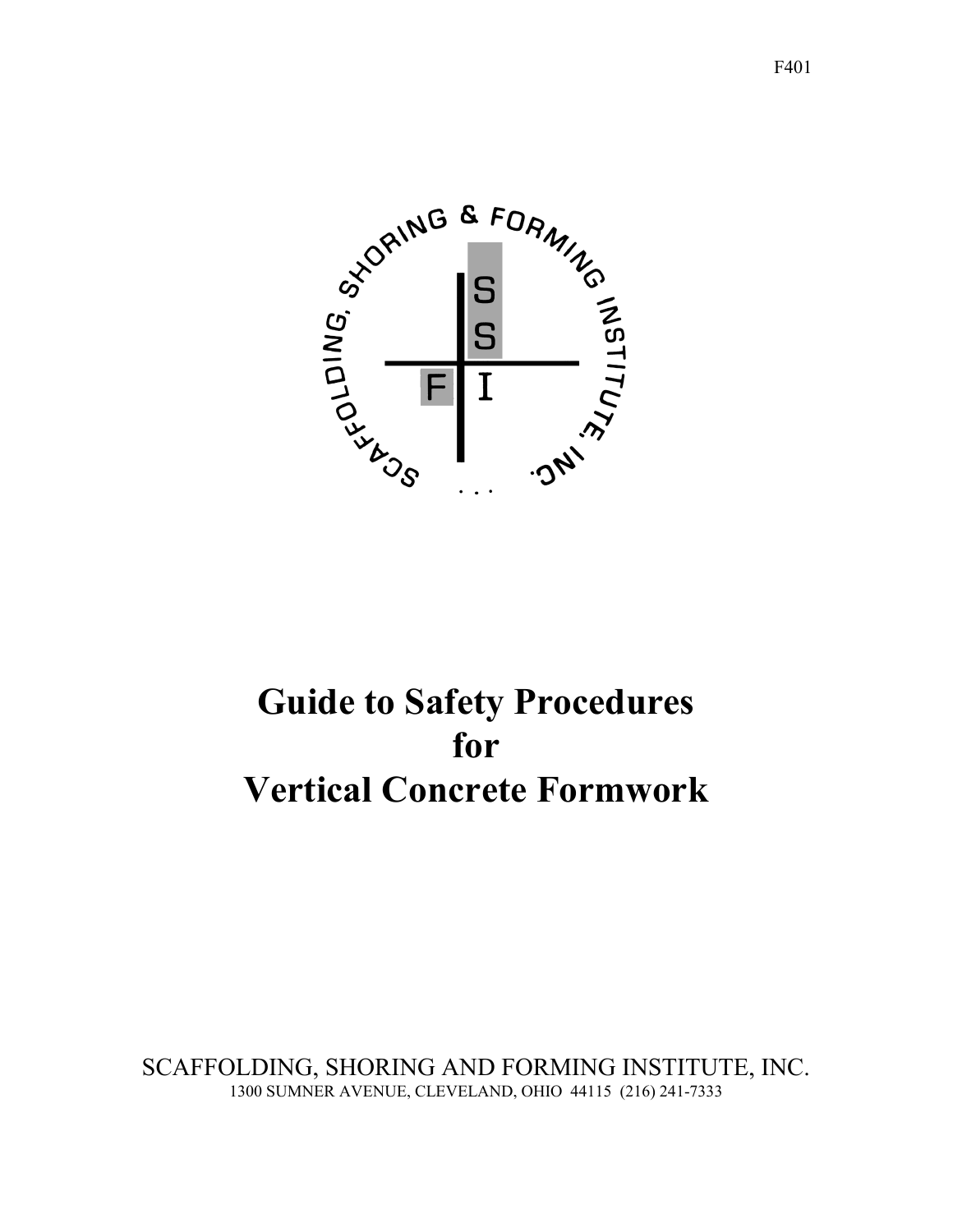### **F O R E W O R D**

The "Guide to Safety Procedures for Vertical Concrete Formwork" has been prepared by the Forming Section Engineering Committee of the Scaffolding, Shoring  $\&$  Forming Institute, Inc., 1300 Sumner Avenue, Cleveland, Ohio 44115. It is suggested that the reader also refer to other related publications available from the Scaffolding, Shoring & Forming Institute.

The SSFI welcomes any comments or suggestions regarding this publication. Contact the Institute at the following address: Scaffolding, Shoring and Forming Institute, 1300 Sumner Ave., Cleveland, OH 44115.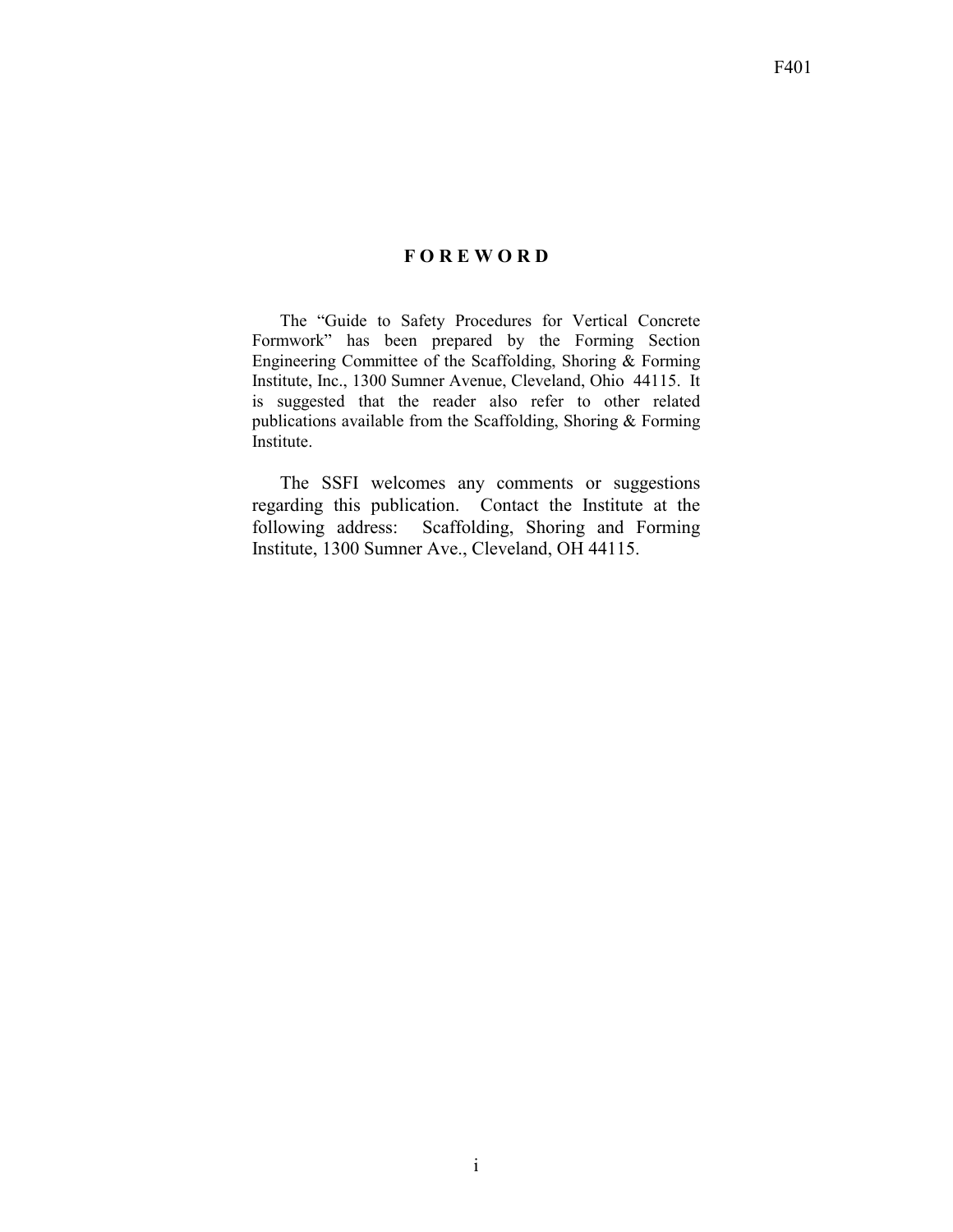## **CONTENTS PAGE**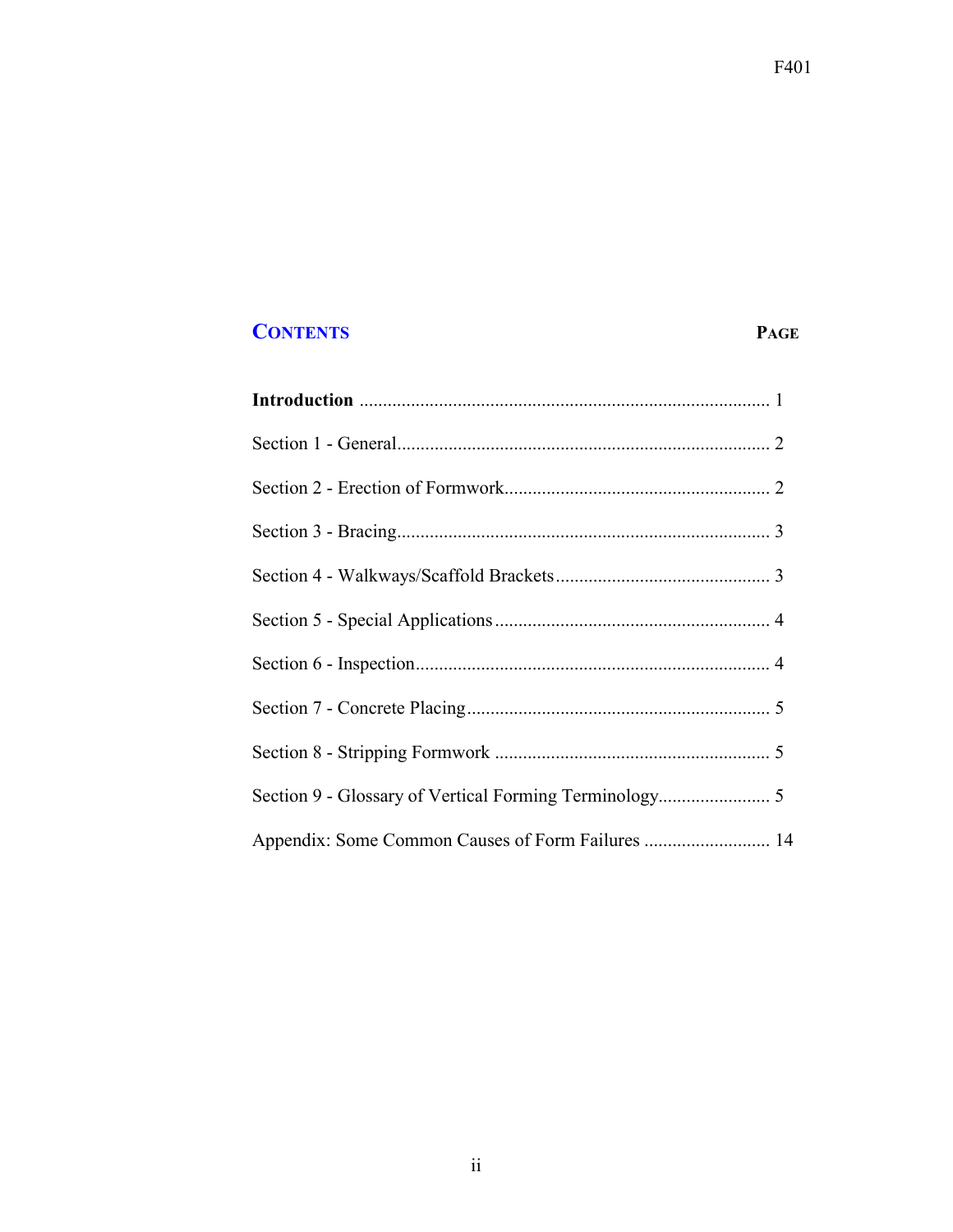#### **I N T R O D U C T I O N**

 Because of the widespread and constantly growing use of forming in construction today, it is vital that it be used properly and safely.

 At present, the subject of forming is not covered in most standard reference works on safe construction practices; therefore, two objectives were established before preparing this guide:

- 1. To fill the need for information on forming and the safe and proper use thereof and -
- 2. To provide a guide to various federal, state and local authorities having jurisdiction over construction work in developing their own codes.

 However, the information and recommendations contained herein do not supersede any applicable federal, state or local code, ordinance or regulation.

 Safety precautions prescribed by OSHA and other government agencies should be followed at all times and persons working with forming equipment should be equipped with requisite safety devices.

 The procedures outlined in this guide describe conventional procedures for erecting and dismantling forming systems. However, equipment and forming systems differ, and accordingly, reference must always be made to the instructions and procedures of the particular manufacturer or supplier whose equipment is being used. Since field conditions vary and are beyond the control of the Institute and its members, safe and proper use of this equipment is the responsibility of the user and not the Institute or its members.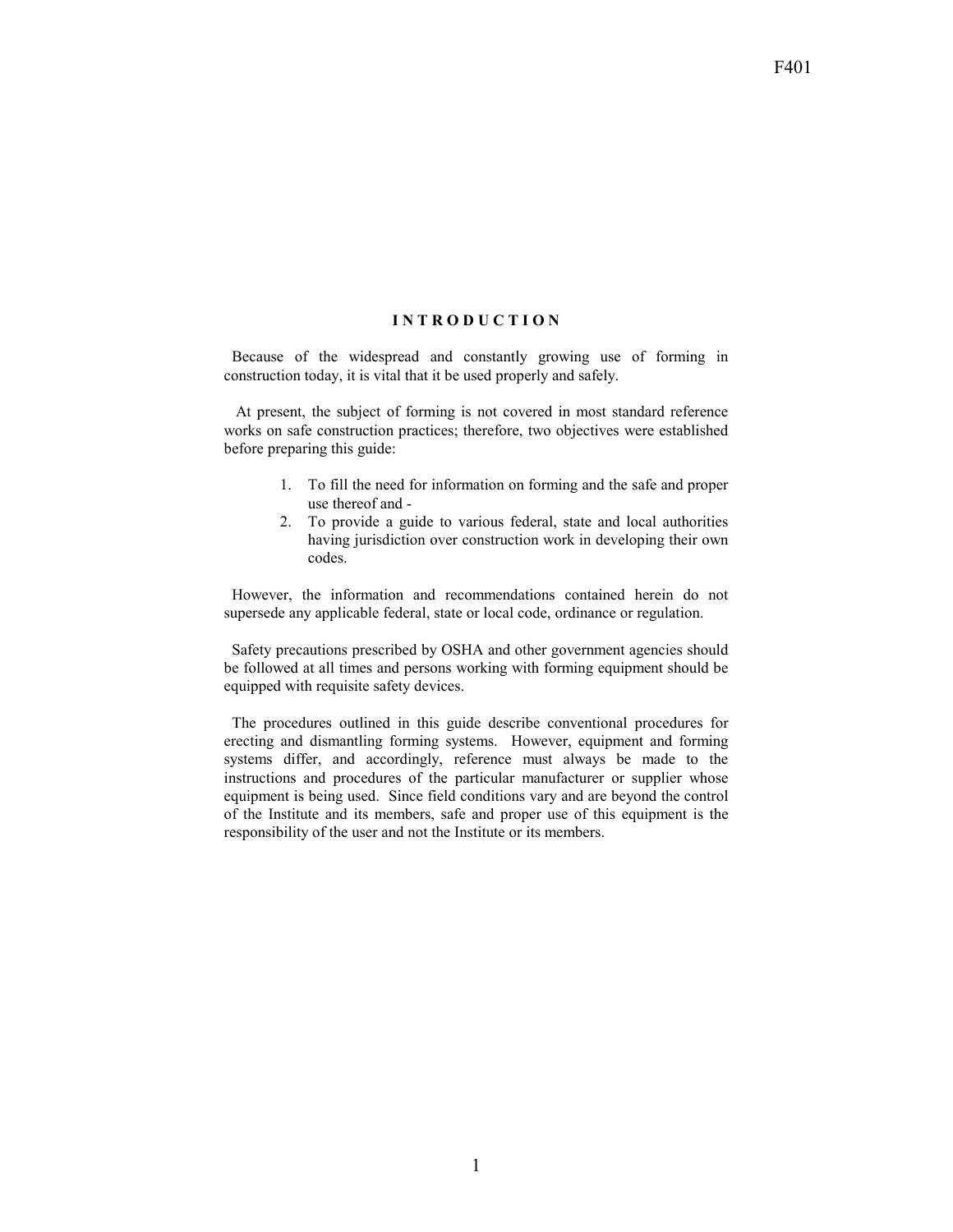#### **SECTION 1 GENERAL**

**1.1** All form components and/or hardware must be kept clean, and if appropriate, lubricated to insure proper performance and to allow for proper inspection.

**1.2** All form components must be inspected regularly for damage or excessive wear. Equipment found to be in these conditions must be replaced immediately and **not** re-used.

**1.3** Field repair of modular formwork components (other than plywood repairs) must not be undertaken without consulting the manufacturer's qualified representative.

**1.4** The forming layout shall be prepared or approved by a person qualified to analyze the loadings and stresses which are induced during the construction process. The layout shall be at the jobsite.

**1.5** Forming installation and pouring procedures must comply with safe practices and with the requirements of the law and governmental regulations, codes and ordinances.

#### **SECTION 2 ERECTION OF FORMWORK**

**2.1** Do not deviate from layout drawings when erecting formwork without the approval of a qualified designer.

**2.2** Be certain that all wall ties are in place and secured as per manufacturer's recommendations. Do not weld, bend or otherwise alter wall ties as it may seriously reduce their strength.

**2.3** Adequate temporary bracing must be in place while initially setting formwork. Assure that formwork is properly braced and stabilized against wind and other external forces.

**2.4** Safe working platforms must be installed as per applicable safety standards and as stated in Section 5 herein.

**2.5** When gang forming, lifting devices must be properly spaced and securely attached as per manufacturer's recommendations. Rigging must be arranged so that any one lifting bracket is not overloaded and that lifting cables are not at excessive angles, which will reduce allowable loads. Spreader beams with load equalizers are recommended for all but simple two point lifts.

Follow manufacturer's/supplier's recommended procedures concerning capacity and use of lifting hardware and crane.

**2.6** A minimum of two tag lines must be used to control movement of crane-handled formwork. Do not allow personnel on or directly under any gang form while it is being moved or suspended in air.

**2.7** Do not erect gang forms when jobsite wind conditions prevent safe maneuvering of gangs. Assure that all rigging connections are properly made in accordance with safe practices and procedures.

**2.8** Formwork should be adequately braced, reanchored, or otherwise secured prior to releasing lifting mechanism.

**2.9** Wall forms must not be erected so as to support deck concrete loading unless the wall forms are a designed part of the deck support system.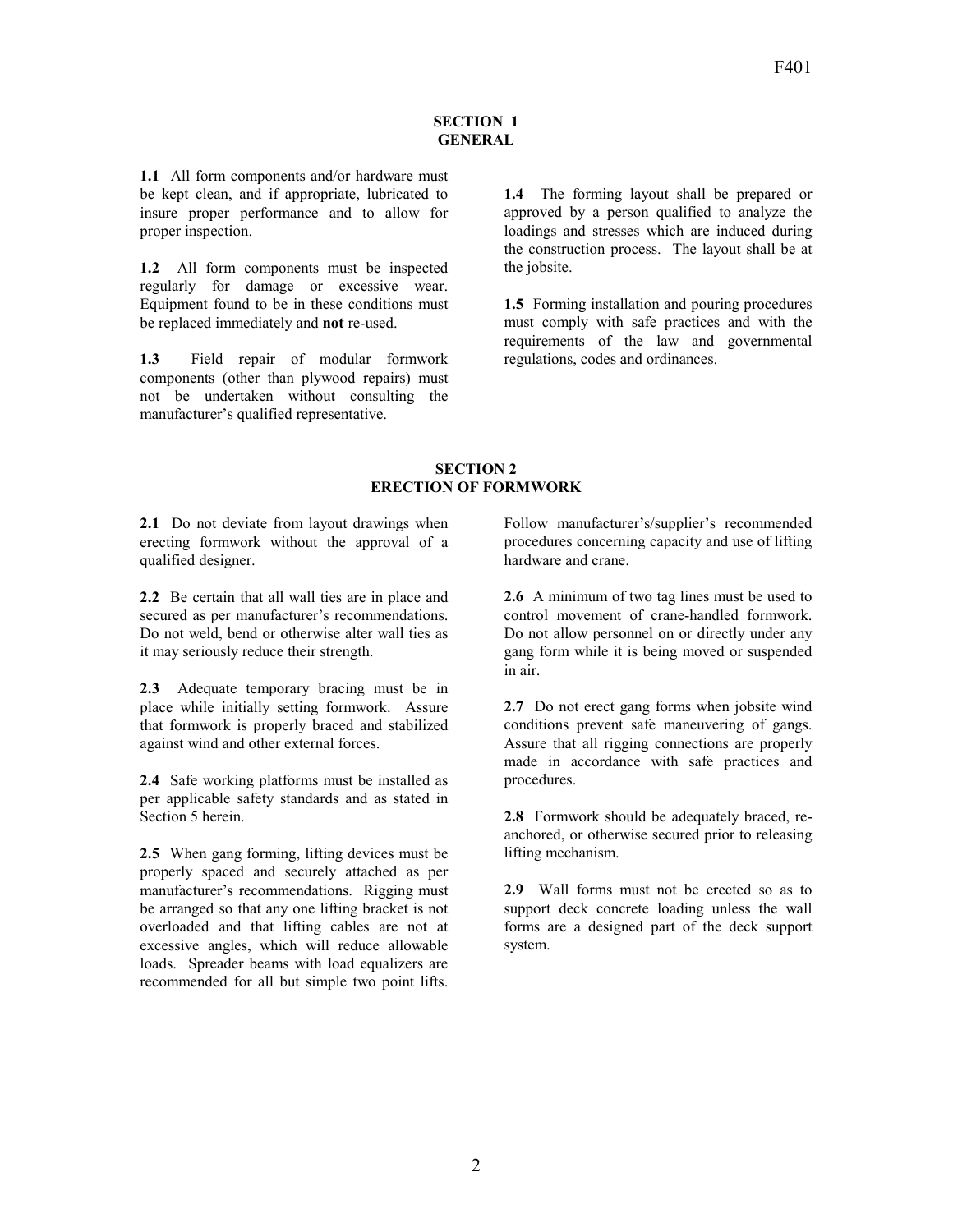#### **SECTION 3 BRACING**

**3.1** Aligners (alignment devices, plumbing struts) are considered only as alignment devices with no provisions for withstanding concrete pressure or any portion thereof. Maintain forms plumb during pour to ensure that aligners are not supporting or stabilizing concrete pressures.

**3.2** Braces used to withstand concrete pressure must be designed by a qualified formwork designer.

**3.3** Unless specified, wind loading and other external lateral loads are not considered in the manufacturer's layout drawings.

**3.4** The adequacy of stakes, dead-men, sills, anchor-bolts, etc., must be determined to assure safe support of the imposed brace loads. The responsibility for adequate anchorage of braces should be assigned only to those personnel with sufficient experience to assure sound judgement.

**3.5** Before removing braces, assure that the concrete has attained sufficient strength to safely support the imposed load at support locations.

**3.6** Do not exceed the rated load of the braces.

**3.7** Inspect installed braces immediately after installation for correctness of spacing and proper attachment device.

#### **SECTION 4 WALKWAY SYSTEMS**

**4.1** All walkway systems must be properly positioned, spaced and fastened as per manufacturer's specifications and all applicable safety regulations.

**4.2** Walkway systems must be in place along the upper level of formwork. Workers must never attempt to walk or stand on top of forms.

**4.3** Scaffold brackets must be attached with the manufacturer's recommended connectors. Never use substitutes or make-shift devices. Never hang brackets from wall ties after removal of forms.

**4.4** All walkway platforms must utilize at least two (2) planks laid side by side, and must overlap their support ledger by not less than 6 inches. Unsupported ends of scaffold planks must not project more than 12 inches past their support ledger.

**4.5** Scaffold planks must be minimum 2 inch x 10 inch nominal lumber and must be scaffold grade as recognized by approved grading rules for the species of lumber used, or must be of materials having equivalent or greater strength. Scaffold planks must safely support a minimum of 25 pounds per square foot over a maximum span of 8 feet.

**4.6** When deemed appropriate by the competent person, scaffold planks must be nailed and clinched, bolted or otherwise positively secured against dislodgement from effects of wind, weather, gang form lifting operations or the like. Bolt heads and nails must be driven flush with tops of planks to prevent tripping hazards.

**4.7** All scaffold bracket platforms must be equipped with guardrails, midrails and toeboards along all open sides and ends and be maintained secure and in good condition at all times. Guardrails must be of at least 2 x 4 nominal sized lumber, with minimum  $1 \times 6$  or  $2 \times 4$  nominal midrails, with toeboards at least 4 inches high, supported by 2 x 4 nominal lumber uprights spaced not more than 8 feet apart, or must be of other materials providing equivalent or greater strength and protection.

**4.8** Maximum spacing between scaffold brackets is eight feet. Never exceed this distance unless the walkway system has been specifically designed for a greater distance. Follow manufacturer's recommendations as to loading and spacing of scaffold brackets. Unless designed otherwise, scaffold brackets are designed to support a maximum load of 25 pounds per square foot when spaced on 8 foot centers. Scaffold brackets are not designed for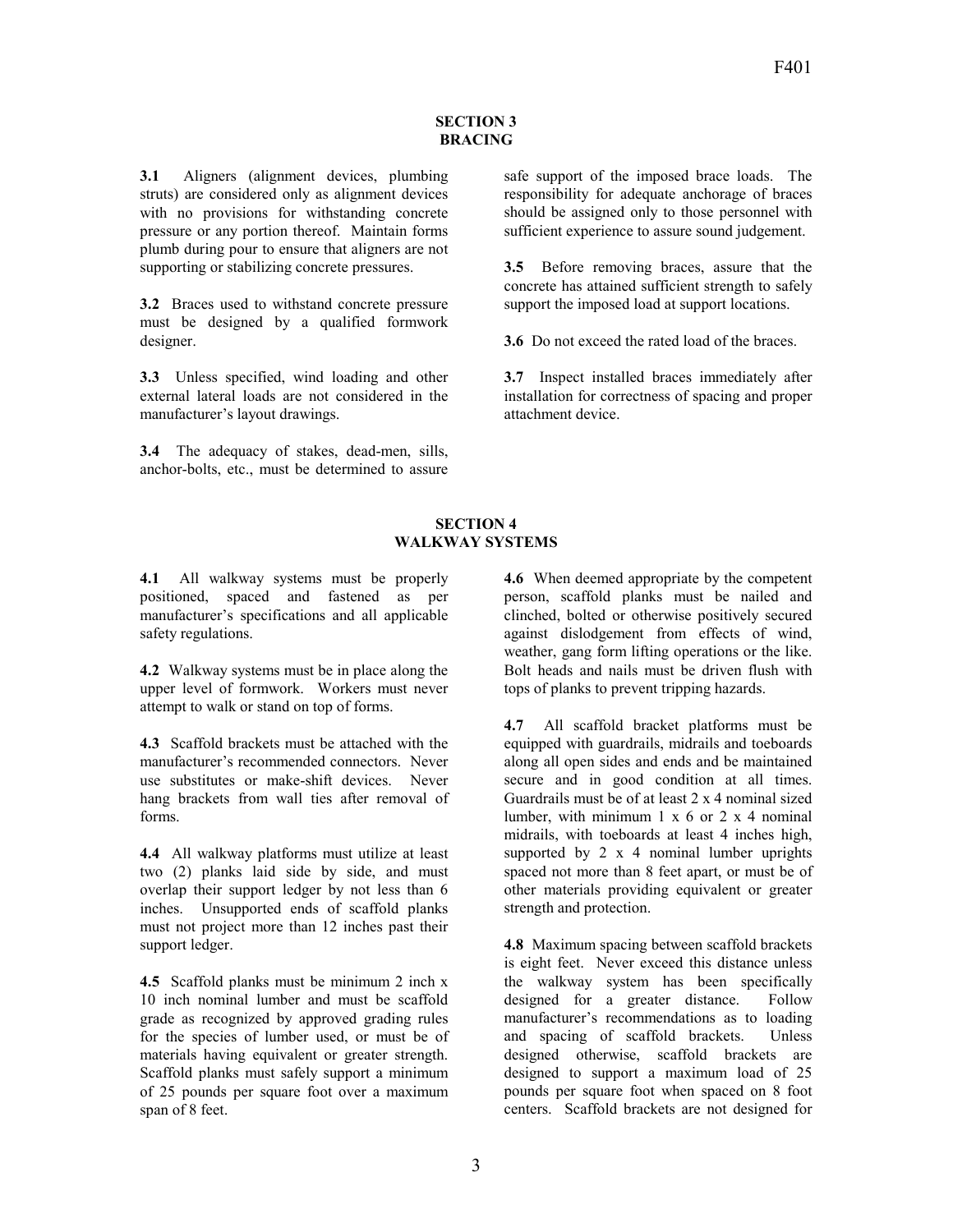the additional loads imposed from stacking rebar or placing other equipment on walkways.

**4.9** Always brace and/or otherwise secure forms and scaffold from overturning due to attachment and use of scaffold brackets.

**4.10** Never allow persons to work on one level of walkways if others are working directly below or overhead unless proper protection is provided, such as safety nets.

**4.11** It is unsafe and unlawful for persons to occupy any form walkway while the form is being moved.

**4.12** Access ladders or other suitable safe methods must be used to obtain access to walkway platforms. Do not position ladders so that their weight while being used can effect the strength or stability of the scaffold and formwork.

**4.13** Do not use form panels as a ladder.

**4.14** If using walkway systems is not practical, personnel must be protected against falls by means of personal fall arrest system attached to components having adequate strength to meet or exceed applicable codes or by safety nets or other equivalent protection. Personnel protected by personal fall arrest system must exercise additional care when handling formwork components.

#### **SECTION 5 SPECIAL APPLICATIONS**

**5.1** Fasteners for support brackets, friction collars and other friction devices must be pretensioned to the manufacturer's specification during erection and re-checked immediately prior to placing concrete.

**5.2** Assure that anchor brackets are attached properly and with required thread engagement per manufacturer's recommendations. The proper anchor bolts and inserts must be used and be of adequate strength for combined shear and tension loadings. Assure that the concrete has attained sufficient strength to properly allow the designed use of these devices with the required safety factors.

**5.3** Assure that anchor brackets are installed so that they are equally loaded and are installed

correctly prior to setting the formwork. Anchor bolts must be tight and brackets level.

**5.4** When erecting forms for battered walls, allowance must be provided for proper anchorage to resist resulting uplift forces.

**5.5** Layouts must be prepared by a qualified formwork designer for all one-sided and cantilevered wall forming applications. Ensure that all anchorages and bracing are installed per layout drawings. Follow manufacturer's recommendations regarding installation and use of anchoring devices.

**5.6** For all other special applications, for example, jump forms, climbing forms, etc., consult manufacturer.

#### **SECTION 6 INSPECTION**

**6.1** Inspect completed formwork prior to placing concrete to assure proper placement and secure connections of ties and associated hardware. All threaded connectors, such as ties, inserts, anchor bolts, etc., must also be checked for proper thread engagement.

**6.2** Inspect erected form walkway systems before each use. Assure that bolts, nuts, and other connections are fastened securely.

**6.3** Inspect bracing attachments and form alignment after each form cycle. Inspect installed forms and braces immediately prior to pour and during pour.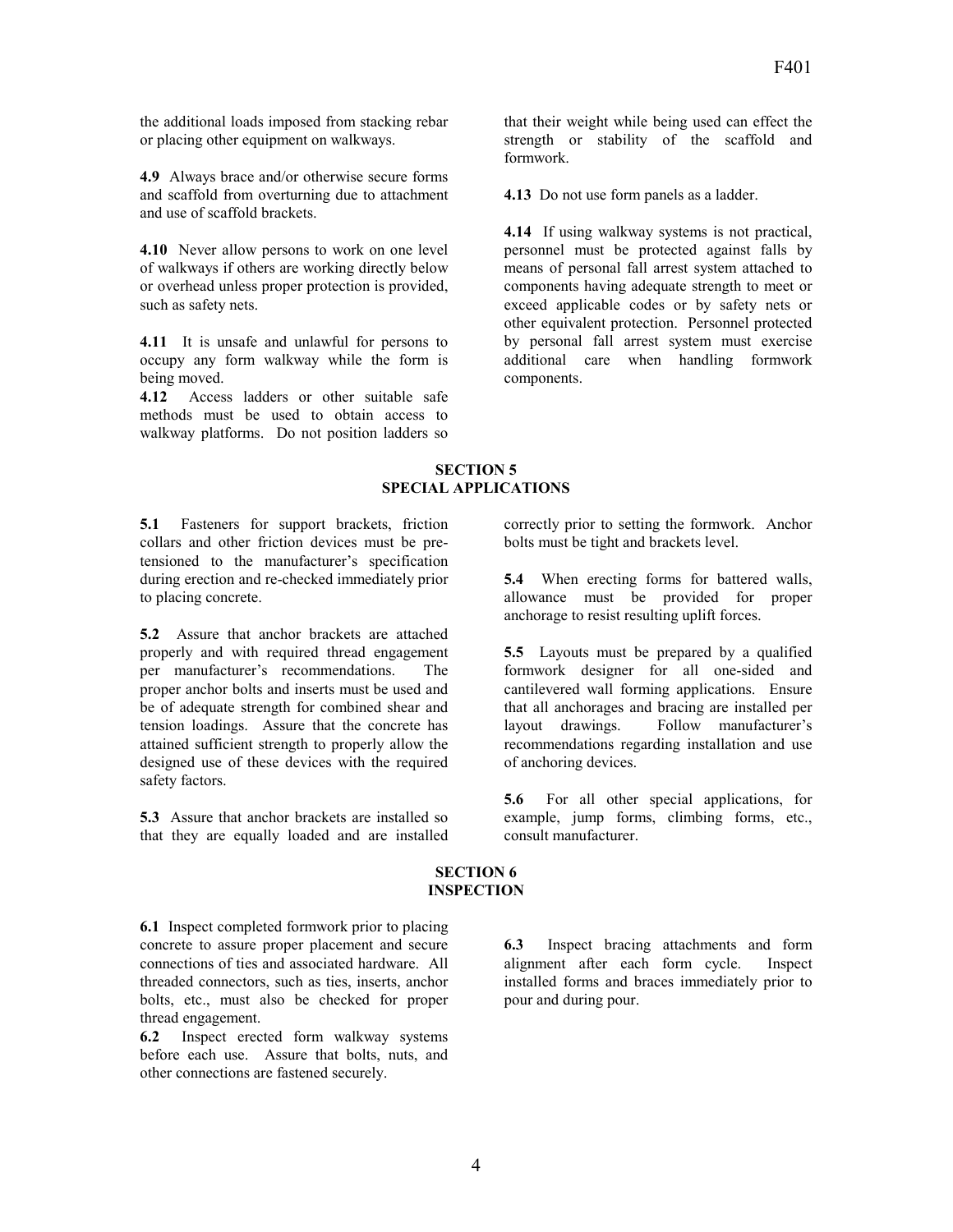#### **SECTION 7 CONCRETE PLACING**

**7.1** The contractor must verify prior to and during concrete placing that the method of placement and rate of pour is consistent with formwork design. DO NOT OVERLOAD FORMWORK.

**7.2** Concrete must not be placed in any manner which imposes impact loads that exceed the rated capacity of the form.

**7.3** Instruct personnel on proper vibration. Do not use vibrator to move concrete. Do not vibrate further than one-foot into the previous lift. Avoid vibrator contact with wall ties. External vibrators must not be attached to formwork unless it was designed for their use.

#### **SECTION 8 STRIPPING FORMWORK**

**8.1** Follow manufacturer's recommended field procedures - generally, reverse the order of procedures used in erection of formwork. Be certain that concrete has sufficiently set to carry its own weight and any imposed loads prior to stripping formwork.

**8.2** When gang-forming, secure the lifting mechanism prior to removal of ties, anchors and/or bracing.

**8.3** Use extreme caution for all formwork to assure that no panel, walkway bracket, brace or any other form component is unfastened prematurely.

**8.4** Assure that all disconnects have been made and the bond of the formwork to concrete has been broken prior to lifting of gang form.

#### **SECTION 9 GLOSSARY OF TERMINOLOGY**

| <b>ALIGNER</b><br>(plumbing strut or<br>alignment device) | Lumber or metal members used to align vertical formwork.                                                                                                                                                                                                                                  |
|-----------------------------------------------------------|-------------------------------------------------------------------------------------------------------------------------------------------------------------------------------------------------------------------------------------------------------------------------------------------|
| <b>ANCHOR BRACKET</b>                                     | A projecting member designed in combination with a specified anchor<br>to attach to a previous concrete pour so as to support the dead weight of<br>the subsequent formwork and live loads specified.                                                                                     |
| <b>ANCHORS</b>                                            | Devices used to secure formwork, braces or accessories to previously<br>placed concrete, either embedded during placement or set in holes<br>drilled in hardened concrete. There are two basic parts: the embedded<br>anchor device and the external fastener which is removed after use. |
| <b>BATTER WALL</b>                                        | Wall with one or both faces slanting from the vertical, usually creating a<br>wall thicker at its base than at its top.                                                                                                                                                                   |
| <b>BEAM FORM</b>                                          | The entire formwork to form the bottom and both sides of a beam.                                                                                                                                                                                                                          |
| <b>BEAM POCKET</b>                                        | Opening left in a vertical member in which a beam is to rest; also an<br>opening in a column or girder form where forms for intersecting beams<br>will be framed.                                                                                                                         |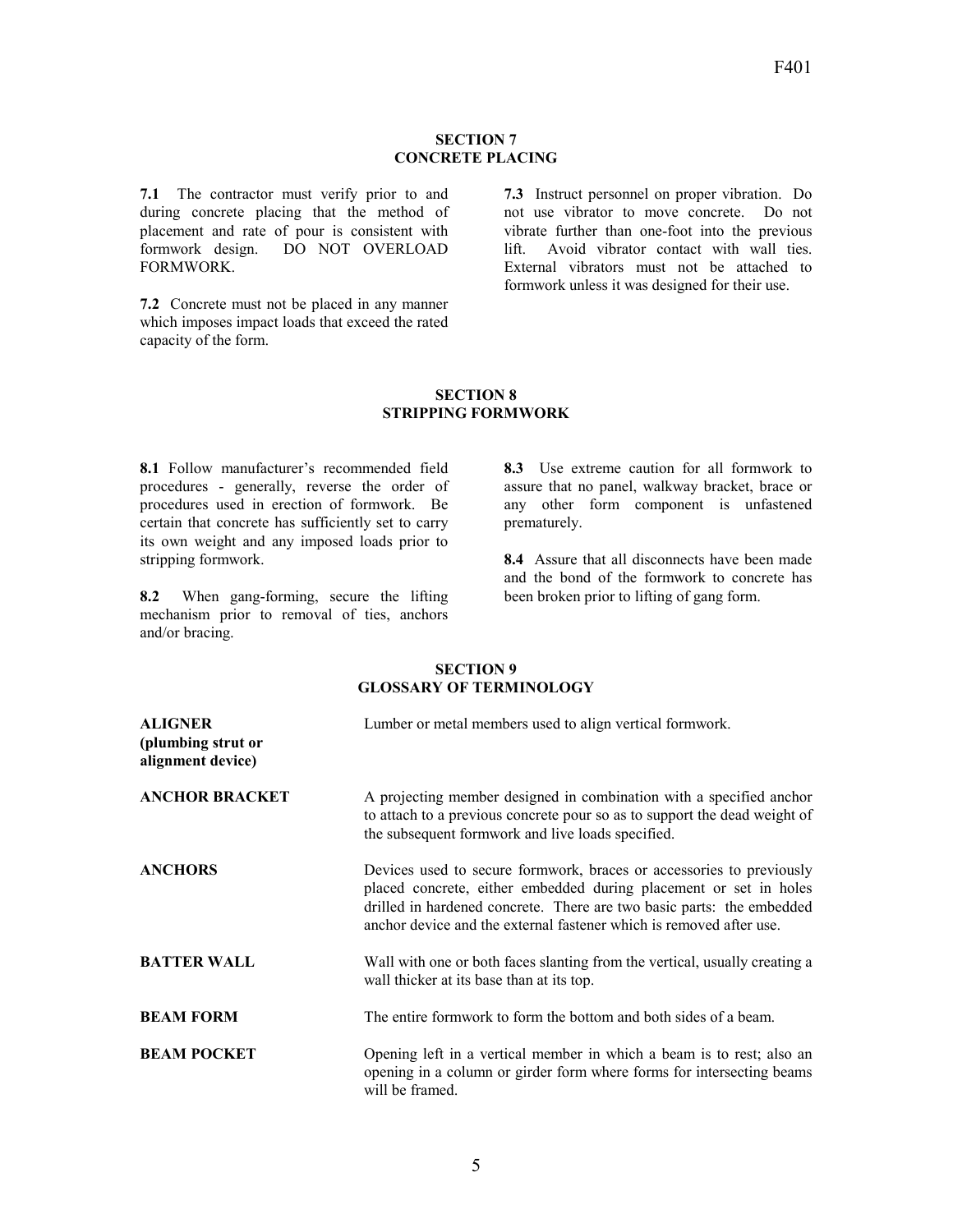| <b>BEAM SIDE</b>                   | Vertical side panels or parts of a beam form.                                                                                                                                                                                |
|------------------------------------|------------------------------------------------------------------------------------------------------------------------------------------------------------------------------------------------------------------------------|
| <b>BOX-OUT</b>                     | An opening or pocket formed in concrete positioning a box-like form<br>within the wall forms.                                                                                                                                |
| <b>BRACE</b>                       | Any external structural member used to resist horizontal forces exerted<br>on the forms such as wind loads.                                                                                                                  |
| <b>BRACKET</b>                     | Projecting member from a structure to support weight beyond its face.                                                                                                                                                        |
| <b>BREAK-BACK</b>                  | The distance from the face of concrete to the end of the remaining<br>imbedded portion of a tie (snapped off wire-tie, or the face of concrete<br>clearance of a three-piece tie inner unit) (also referred to as Cut-Back). |
| <b>BRICK LEDGE</b><br>(Brick Seat) | Ledge on wall or footing to support a course of masonry.                                                                                                                                                                     |
| <b>BUCK</b>                        | Framing to void an opening in a wall, such as a door buck, which forms<br>the opening for a door.                                                                                                                            |
| <b>BUG HOLE</b>                    | Void on the surface of formed concrete caused by an adhering air or<br>water bubble not displaced during consolidation.                                                                                                      |
| <b>BULKHEAD</b>                    | A partition in the forms blocking fresh concrete from a section of the<br>forms or closing the end of a form, such as at the construction joint.                                                                             |
| <b>CAMBER</b>                      | An inward curvature of a wall or an upward curvature of an elevated<br>slab or beam form to improve appearance or to compensate for<br>anticipated load deflection.                                                          |
| <b>CANTILEVER FORM</b>             | A special forming technique in which the lateral concrete pressure is<br>resisted by a cantilevered vertical member.                                                                                                         |
| <b>CAPITAL</b>                     | The tapered upper section of a column under the drop head. Conical<br>shaped with round columns, pyramidal shaped with square columns.                                                                                       |
| CAULK                              | To use a putty-type material to seal form joints from grout leakage.                                                                                                                                                         |
| <b>CHAMFER</b>                     | A beveled external corner. It is usually formed in the concrete work by<br>use of a chamfer strip placed in the form at the outside corner to<br>provide a rounded or beveled corner.                                        |
| <b>CHASE</b>                       | An elongated void or opening formed into a concrete surface.                                                                                                                                                                 |
| <b>CLEANOUT</b>                    | An opening in the forms for removal of refuse, closed before the<br>concrete is placed.                                                                                                                                      |
| <b>CLEAT</b>                       | Small board used to connect two or more pieces of formwork lumber<br>together.                                                                                                                                               |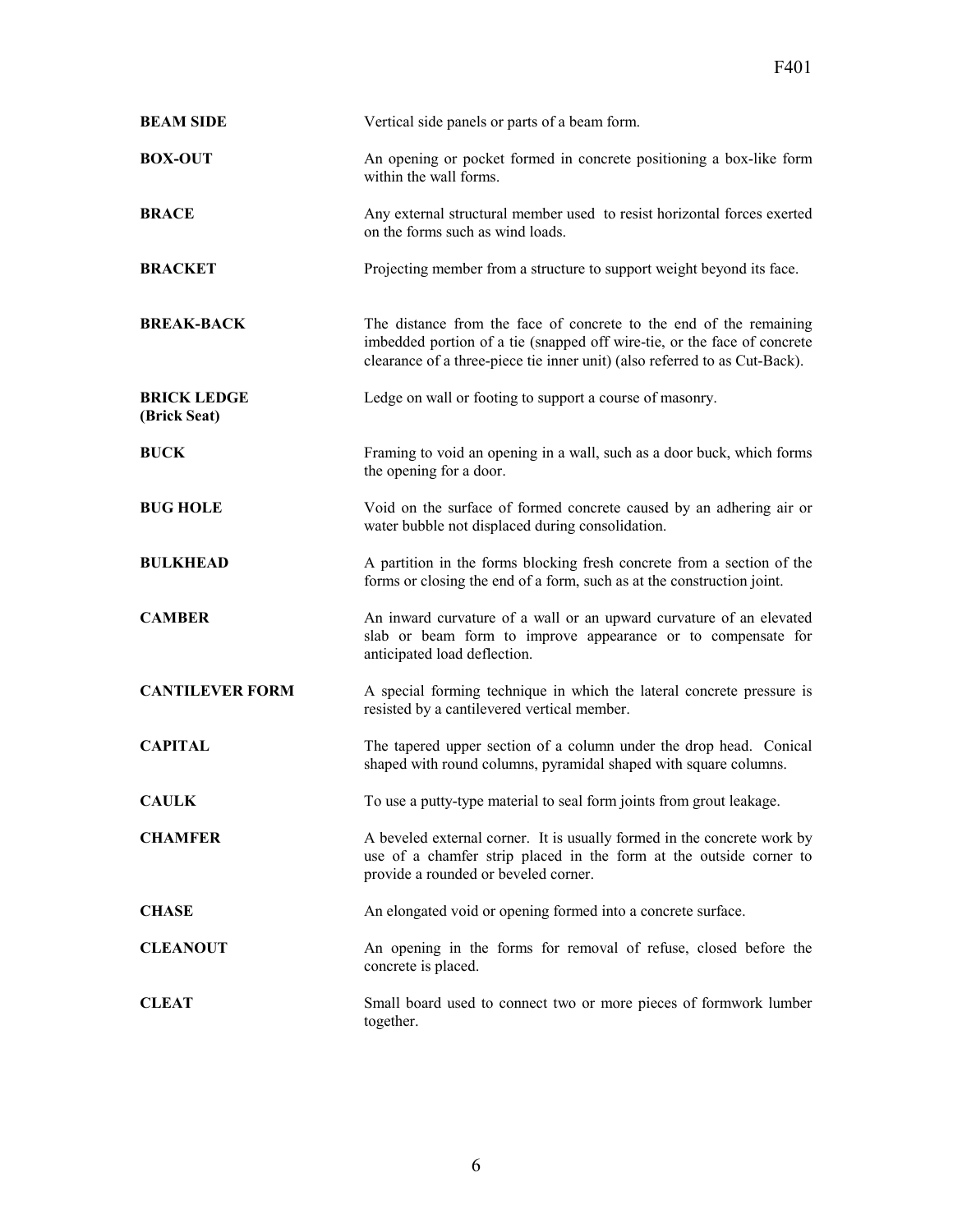| <b>CLIMBING FORM</b>      | A form which is raised vertically for succeeding lifts of concrete in a<br>given structure, usually supported on anchor bolts or rods embedded in<br>the top of the previous lift. The form is moved only after an entire lift<br>is placed and (partially) hardened; this should not be confused with a<br>slip form which moves during placement of the concrete. |
|---------------------------|---------------------------------------------------------------------------------------------------------------------------------------------------------------------------------------------------------------------------------------------------------------------------------------------------------------------------------------------------------------------|
| <b>COIL BOLT</b>          | The hex-head outer unit of a three-piece wall tie with external<br>contoured threads to engage the helical threads of a coil tie inner unit.                                                                                                                                                                                                                        |
| <b>COIL TIE</b>           | The non-reusable inner unit or center part of a three-piece wall form tie.<br>Ties are made with two or more straight wire struts with helix coils<br>welded at each end forming female threads.                                                                                                                                                                    |
| <b>COLUMN CLAMP</b>       | Any of the various types of stiffening or fastening units to hold a<br>column form sides together.                                                                                                                                                                                                                                                                  |
| <b>CONSTRUCTION JOINT</b> | The surface where two adjacent placements of concrete meet,<br>frequently with a keyway or reinforcement across the joint.                                                                                                                                                                                                                                          |
| <b>CONTROL JOINT</b>      | Formed, saw cut, or tooled groove in a concrete surface to regulate the<br>location of shrinkage cracks.                                                                                                                                                                                                                                                            |
| <b>CORBEL</b>             | The projection from the face of a concrete wall which is used to support<br>a beam or elevated slab.                                                                                                                                                                                                                                                                |
| <b>CROSSMEMBER</b>        | Intermediate stiffening member of a form panel connected at both ends<br>of the perimeter frame.                                                                                                                                                                                                                                                                    |
| <b>CRUSH PLATE</b>        | An expendable strip of wood used as a pad to protect either the form or<br>concrete surface from damage during prying action to strip forms.                                                                                                                                                                                                                        |
| <b>DADO</b>               | Rectangular groove in the perimeter frame of a form which allows for<br>the passage of ties without leaving a gap between forms.                                                                                                                                                                                                                                    |
| <b>DEAD LOAD</b>          | The load of forms, stringers, joists, reinforcing rods, and the actual<br>concrete to be placed.                                                                                                                                                                                                                                                                    |
| <b>DEADMAN</b>            | A steel beam, block of concrete or other heavy item used to provide<br>anchorage for a guy line or form brace.                                                                                                                                                                                                                                                      |
| <b>DESIGN PRESSURE</b>    | The predetermined load per square foot at form face predicated by<br>pressure, temperature, rate of concrete placement and height of concrete<br>above point considered.                                                                                                                                                                                            |
| <b>DIAPHRAGM</b>          | Cross walls positioned between long span, deep beams to provide<br>lateral stability to the beams.                                                                                                                                                                                                                                                                  |
| <b>DOUGHNUT</b>           | A large washer of any shape to increase bearing area of bolts and form<br>ties, also to act as a shim.                                                                                                                                                                                                                                                              |
| <b>DRAFT</b>              | The slight taper difference between opposite sides of a form so that it<br>will readily strip out the concrete.                                                                                                                                                                                                                                                     |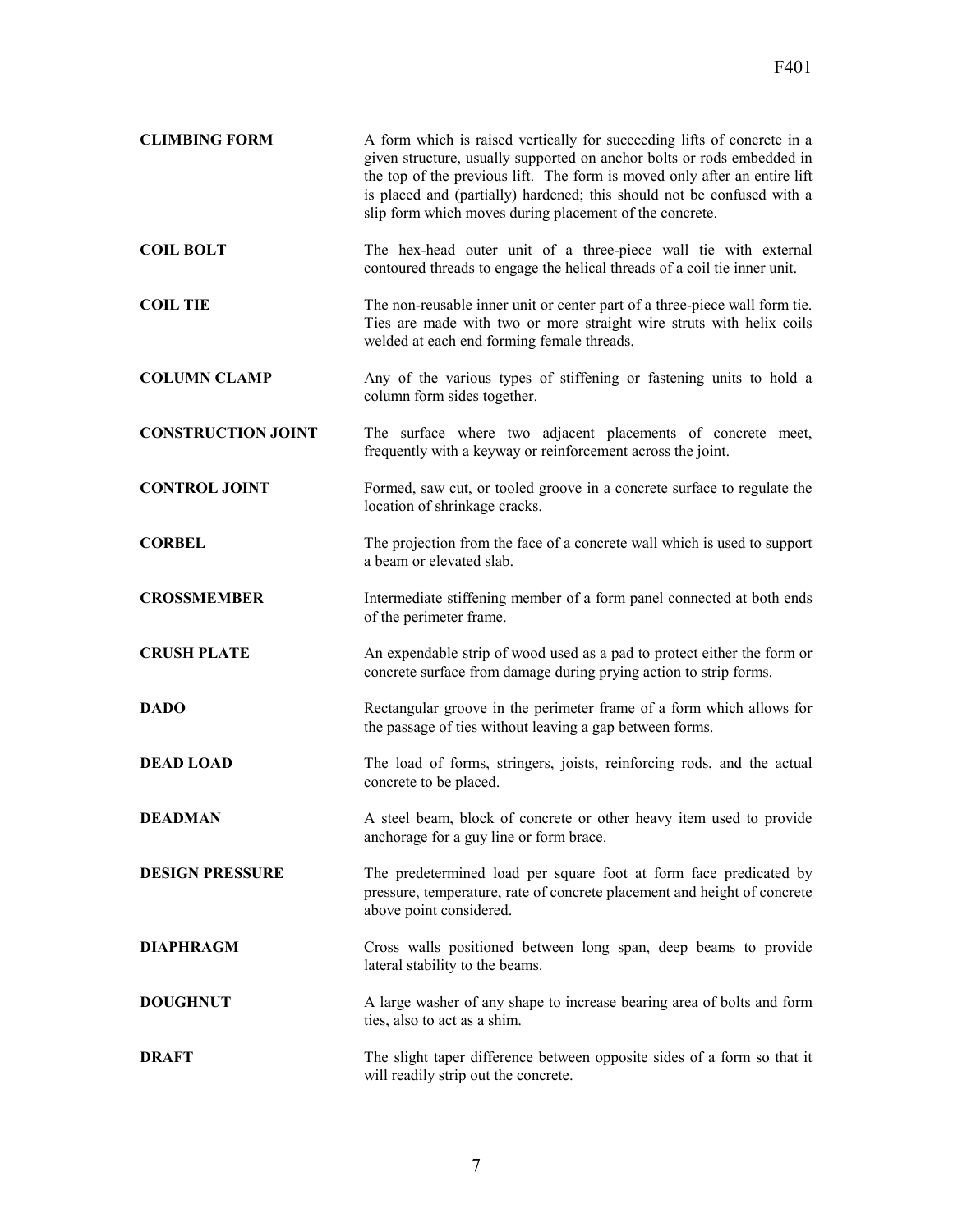| <b>DUTCHMAN</b><br>(cribbing) | Usually a solid lumber thickness utilized to fill in under one side of<br>equal height wall forms such as on a side slope footing, also to<br>compensate for lineal dimension variation between opposing forms due<br>to a slight angle corner or curved wall. |
|-------------------------------|----------------------------------------------------------------------------------------------------------------------------------------------------------------------------------------------------------------------------------------------------------------|
| <b>ELEVATION</b>              | A drawing showing a specific area projection of a structure on a vertical<br>plane.                                                                                                                                                                            |
| <b>EMBEDMENT</b>              | An insert, anchor bolt or other device attached at the form face so as to<br>be encapsulated by the concrete for future attachments or structural<br>performance.                                                                                              |
| <b>END-BARS</b>               | Perimeter frame members similar to end-rails but are usually<br>perpendicular to crossmembers.                                                                                                                                                                 |
| <b>END-RAILS</b>              | Perimeter frame members of prefab form panel which are perpendicular<br>to side-rails.                                                                                                                                                                         |
| <b>EXPANSION JOINT</b>        | A thickness of flexible material between consecutive placements of<br>concrete to absorb linear expansion of concrete.                                                                                                                                         |
| <b>FACTOR OF SAFETY</b>       | Ratio of ultimate load to allowable load.                                                                                                                                                                                                                      |
| <b>FALSEWORK</b><br>(Shoring) | The temporary structure erected to support work in the process of<br>construction, such as shoring or vertical post to support an elevated<br>wall or spandrel beam.                                                                                           |
| <b>FILLER</b>                 | A non-standard width form panel used to take up odd dimensions.                                                                                                                                                                                                |
| <b>FILLER STRIP</b>           | Piece of wood, metal or other material placed between large ganged<br>slab form areas and vertical surfaces to permit easy stripping.                                                                                                                          |
| <b>FILLET</b>                 | A beveled or rounded inside corner.                                                                                                                                                                                                                            |
| <b>FORM COATING</b>           | Anti-bonding material applied to form face surface to induce easy<br>stripping.                                                                                                                                                                                |
| <b>FORMWORK</b>               | The total system of support for freshly placed concrete including the<br>mold or sheathing which contacts the concrete as well as all supporting<br>members, hardware, and necessary bracing.                                                                  |
| <b>FULL LIQUID HEAD</b>       | Concrete pressure where the entire pour is still in a liquid state.                                                                                                                                                                                            |
| <b>GANG FORM</b>              | A large area of wall form with independent structural integrity. May<br>also be a grouping of panels to be used as a unit for convenience in<br>erecting, stripping and reusing.                                                                               |
| <b>GIRDER FORM</b>            | Self-supporting form system where the load is carried in bending by the<br>side panels.                                                                                                                                                                        |
| <b>GRADE STRIP</b>            | A temporary wood strip secured to form face prior to concrete<br>placement to denote finished grade elevation.                                                                                                                                                 |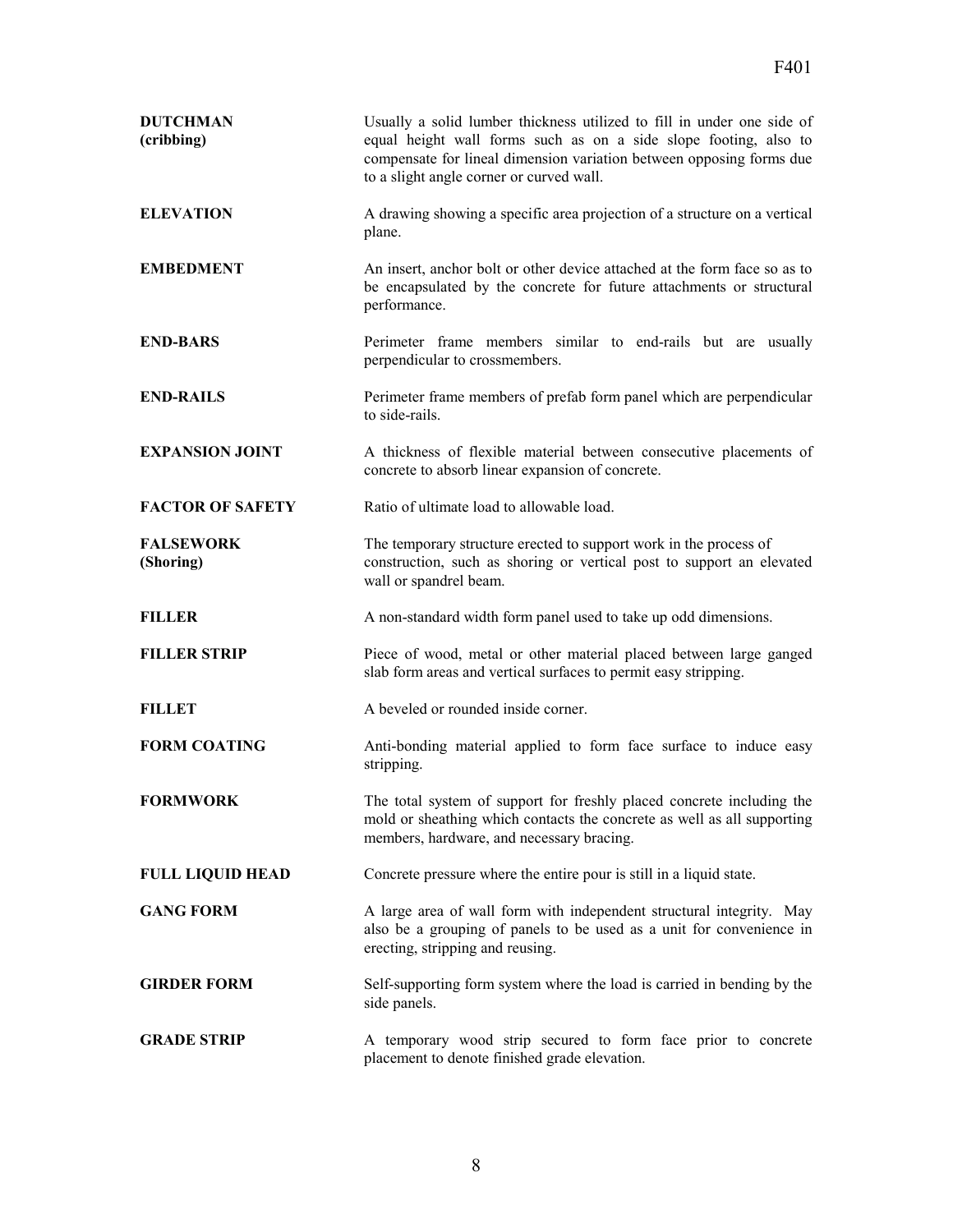| <b>GUYS</b><br>(Guy Wire)        | Cable anchor from ground to top of wall form to brace in one direction<br>through tension.                                                                        |
|----------------------------------|-------------------------------------------------------------------------------------------------------------------------------------------------------------------|
| <b>HAIRPIN</b>                   | The wedge used to tighten some types of form ties, also a hairpin-<br>shaped anchor set in place while concrete is plastic.                                       |
| <b>HANDSET FORM</b>              | A modular form erected and stripped by hand rather than a crane.                                                                                                  |
| <b>HAUNCH</b>                    | A projection built on a wall or column used to support a load outside<br>the wall or column.                                                                      |
| <b>HE-BOLT</b>                   | The outer unit of a three-piece wall tie, of which the external threads of<br>the outer units engage the internal threads of an inner unit such as a coil<br>tie. |
| <b>HEAD</b><br>(Liquid Head)     | The vertical height measurement of liquid concrete in wall form.                                                                                                  |
| <b>HONEYCOMB</b>                 | Undesirable voids left in the formed concrete surface revealing<br>unbonded coarse aggregates.                                                                    |
| <b>INITIAL SET</b>               | An early state of the concrete curing process at transformation from a<br>liquid to a solid.                                                                      |
| <b>INNER UNIT</b><br>(Inner Tie) | The non-reusable center part of a three-piece she-bolt tie.                                                                                                       |
| <b>INSERT</b>                    | A female threaded connector embedded in a concrete to which a male<br>anchor device can be connected.                                                             |
| <b>INVERT</b>                    | The lowest visible surface; the floor of a drain, sewer, tunnel, culvert,<br>or channel.                                                                          |
| <b>JUMBO</b>                     | Traveling support for forms, commonly used in gang-formed tunnel<br>work.                                                                                         |
| <b>KERF</b>                      | To make a series of cuts or notches in order to curve a wood member.                                                                                              |
| <b>KEYWAY</b>                    | A recess or groove created in an earlier pour of concrete which is filled<br>with concrete of the next pour giving shear strength to the joint.                   |
| <b>KICKER</b>                    | A piece of wood (block or board) or metal attached to a formwork<br>member to take the thrust of another member.                                                  |
| <b>KNEE BRACE</b>                | A brace between horizontal and vertical members in a building frame or<br>formwork to make the structure more stable.                                             |
| <b>LEDGER</b>                    | A horizontal structural member secured to a concrete wall and used to<br>support forms.                                                                           |
| <b>LIFT BEAM</b>                 | See Spreader Beam.                                                                                                                                                |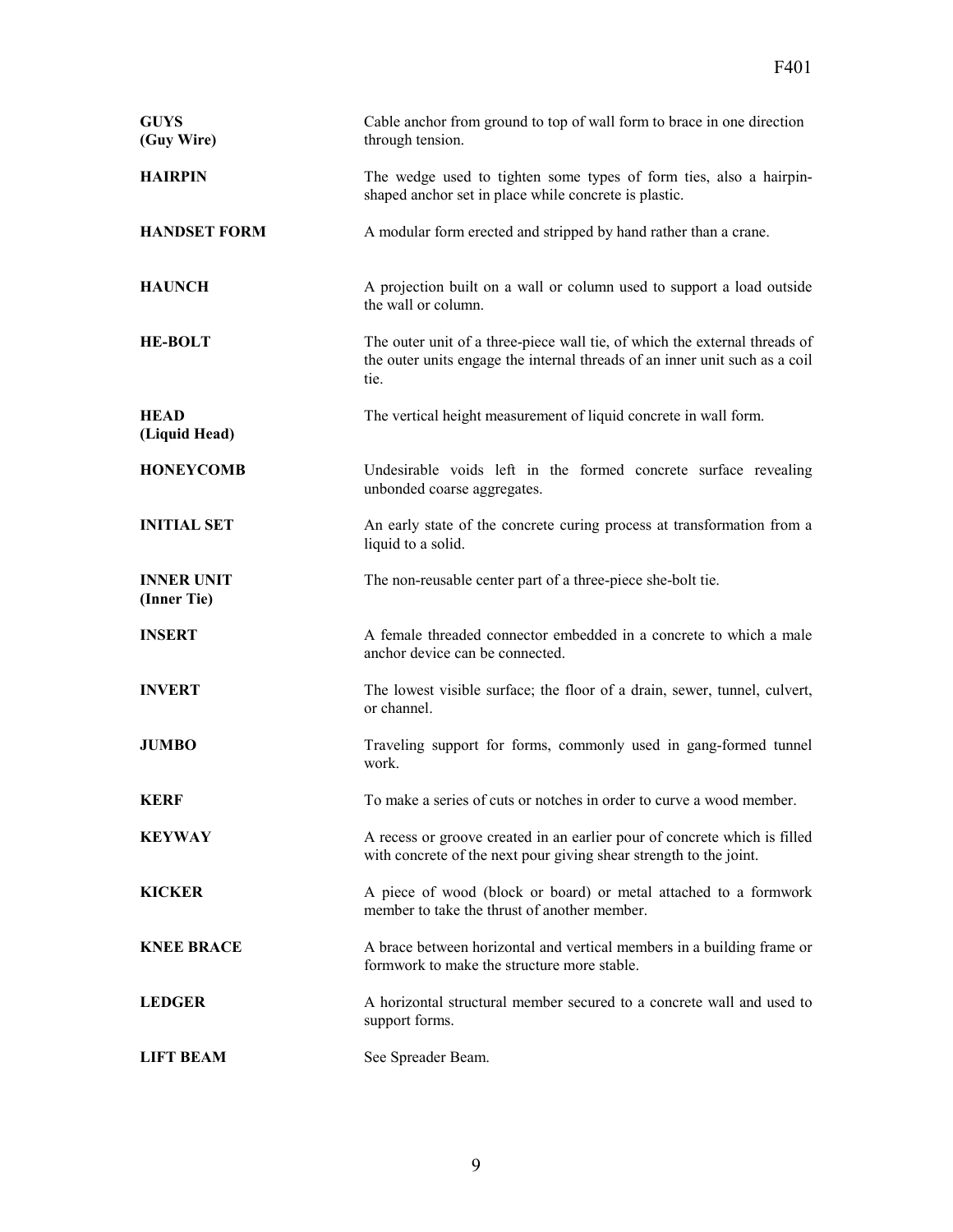| <b>LIFT BRACKET</b>       | Special brackets attached to top of ganged forms to facilitate fast, safe<br>attachment of crane sling lines.                                                                                                                                                         |
|---------------------------|-----------------------------------------------------------------------------------------------------------------------------------------------------------------------------------------------------------------------------------------------------------------------|
| LIFTER                    | A mechanical lifting device used to vertically elevate ganged forms to<br>subsequent vertical reuses.                                                                                                                                                                 |
| <b>LINER</b>              | Any sheet or layer of material attached directly to the inside face of the<br>forms to improve surface quality, alter the texture, or to imprint specific<br>architectural patterns on the finished concrete.                                                         |
| <b>LIVE LOAD</b>          | The total weight of workers, equipment, buggies, vibrators and other<br>loads that will exist and move about due to the method of placement,<br>leveling and screeding of the concrete pour.                                                                          |
| <b>LOAD EQUALIZERS</b>    | A system of equalizing sheaves designed to distribute the load equally<br>to each form lift point when multiple-leg slings are used to lift a form.                                                                                                                   |
| <b>MODULAR FORMWORK</b>   | Prefabricated all-metal or metal-supported-plywood systems in standard<br>sizes with an integral provision for tie and connecting hardware.                                                                                                                           |
| <b>MONOLITHIC</b>         | Concrete placement technique in which the slab, the beams, the<br>columns, and the walls or any combination of the above elements are<br>poured at the same time.                                                                                                     |
| <b>MUDSILL</b>            | A plank, or concrete slab, on the ground, to provide a level surface and<br>support to concrete forms.                                                                                                                                                                |
| <b>MULTI-LIFT</b>         | The vertical stacking of forms in tiers for any height wall. A wall<br>requiring more than one row of forms is generally referred to as multi-<br>lift.                                                                                                               |
| <b>NAILER</b>             | Strip of wood or other material attached to or set in concrete or attached<br>to steel to facilitate making nailed connections.                                                                                                                                       |
| <b>OFFSET</b>             | A displacement or abrupt change in line or the distance between two<br>parallel lines; such as a change in wall thickness which will create a<br>vertical offset.                                                                                                     |
| <b>ONE-SIDED FORMWORK</b> | A wall formwork system having only one forming side, requiring<br>special provisions for tieing and support. Commonly required when<br>placing concrete against sheet pile, slurry walls, soldier beam<br>embankments, and existing concrete or concrete block walls. |
| <b>PANEL</b>              | A section of form sheathing constructed from boards, plywood, metal<br>sheets, etc., that can be erected and stripped as a unit. Panels can be<br>built on jobsite or prefabricated factory built.                                                                    |
| PAN-JOIST                 | A light slab with ribs normally 24 to 36 inches on center acting as<br>The joists or ribs run at right angles to primary beams or<br>beams.<br>girders.                                                                                                               |
| <b>PARAPET</b>            | That part of a wall that extends above the roof level.                                                                                                                                                                                                                |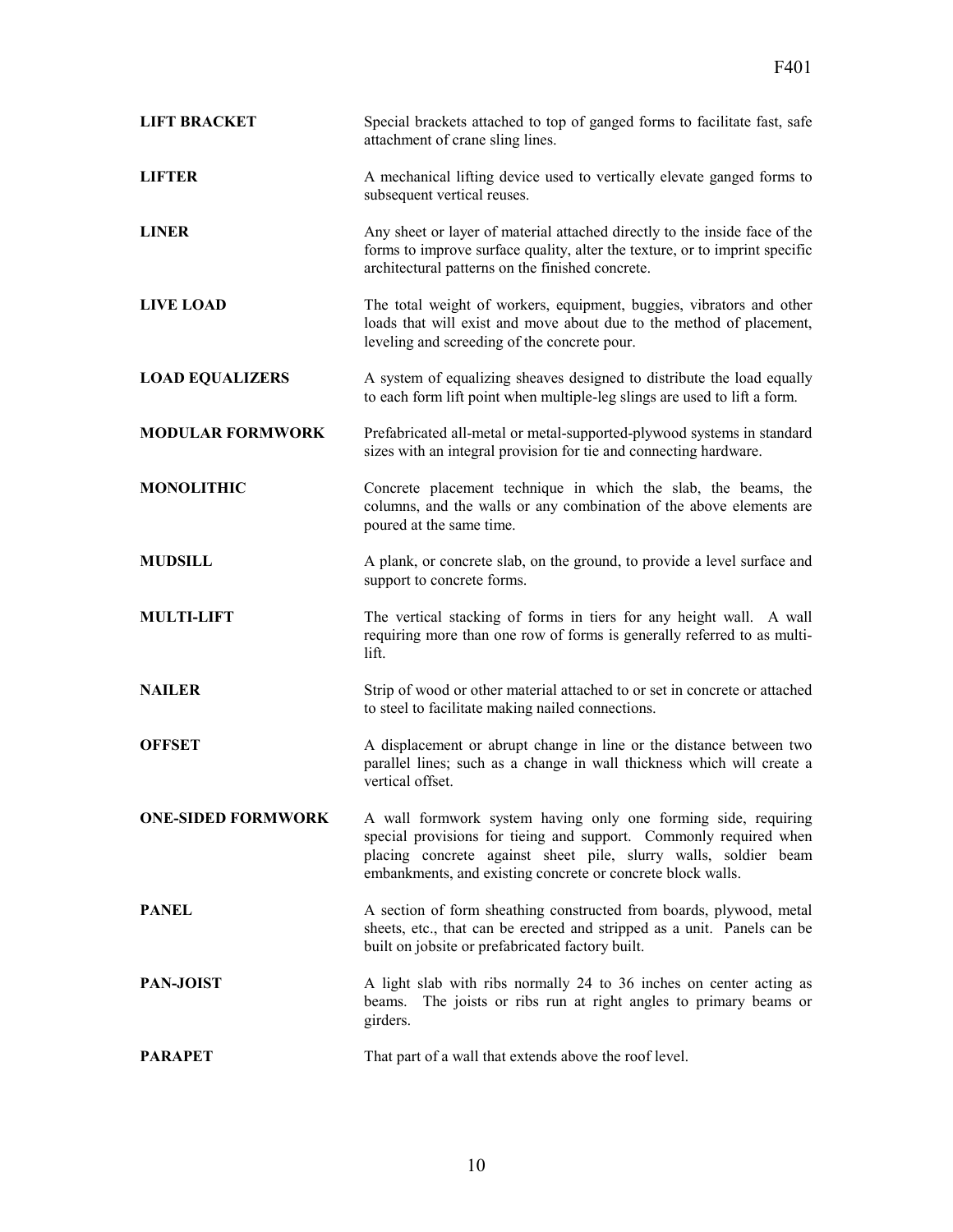| <b>PENCIL ROD</b><br><b>PENETRATION</b>  | Metal rod (wire), usually about $\frac{1}{4}$ " diameter, used in conjunction with<br>special bearing clamps to perform as a wall form tie.<br>Any concrete embedment device that must pass through the form face<br>(such as anchor bolts, rebar, or dowel rods). |
|------------------------------------------|--------------------------------------------------------------------------------------------------------------------------------------------------------------------------------------------------------------------------------------------------------------------|
| <b>PERMANENT FORM</b>                    | Any form that remains in place after the concrete has developed its<br>design strength. The form may or may not become an integral part of<br>the structure.                                                                                                       |
| <b>PILASTER</b>                          | Column built with a wall, usually projecting beyond the wall face.                                                                                                                                                                                                 |
| <b>PLATE</b>                             | A flat horizontal member such as a $2 \times 4$ placed on the footing for<br>leveling and upon which the forms are set, sometimes referred to as a<br>"shoe."                                                                                                      |
| <b>PLUMB</b>                             | Vertical or the act of making vertical.                                                                                                                                                                                                                            |
| <b>POST-TENSIONED</b><br><b>CONCRETE</b> | Reinforced concrete in which, after the concrete has set<br>and sufficiently hardened, the desirable distribution of stress is<br>achieved by post tensioning steel tendons, bars or wires.                                                                        |
| PRECAST CONCRETE                         | Concrete units (such as beams, joists, deck panels, or wall panels) cast<br>elsewhere than its final position and then set in place.                                                                                                                               |
| <b>PRESTRESSED</b><br><b>CONCRETE</b>    | A system for utilizing the compressive strength of concrete by<br>producing required compressive stresses with highly stressed tension<br>rods, tendons or wires.                                                                                                  |
| <b>REBAR</b>                             | Abbreviation for "Reinforcing Bar."                                                                                                                                                                                                                                |
| <b>RETAINING WALL</b>                    | A wall, which is designed to resist horizontal loads such as those<br>imposed by soil or water.                                                                                                                                                                    |
| <b>RIBS</b>                              | Parallel structural members backing sheathing in a prefabricated form.<br>Same as crossmembers.                                                                                                                                                                    |
| <b>RIGGING</b>                           | Suspension components, such as chains, shackles, connecting links and<br>eye hooks used to suspend formwork gangs or components from a crane<br>or similar lifting device.                                                                                         |
| <b>RUSTIFICATION</b>                     | A groove in the concrete formed by securing a strip to the face of the<br>formwork. Also referred to as a "feature strip."                                                                                                                                         |
| <b>SAFETY FACTOR</b>                     | See Factor of Safety.                                                                                                                                                                                                                                              |
| <b>SCAB</b>                              | A small piece of wood fastened to two formwork members to secure a<br>butt joint.                                                                                                                                                                                  |
| <b>SCAFFOLD BRACKET</b>                  | A premanufactured cantilevered bracket designed to attach to formwork<br>gangs and support scaffold planks that are used for a work platform<br>when placing and vibrating concrete.                                                                               |
| <b>SCAFFOLDING</b>                       | An elevated platform supporting workers, tools, and materials, either<br>attached to wall forms or free standing.                                                                                                                                                  |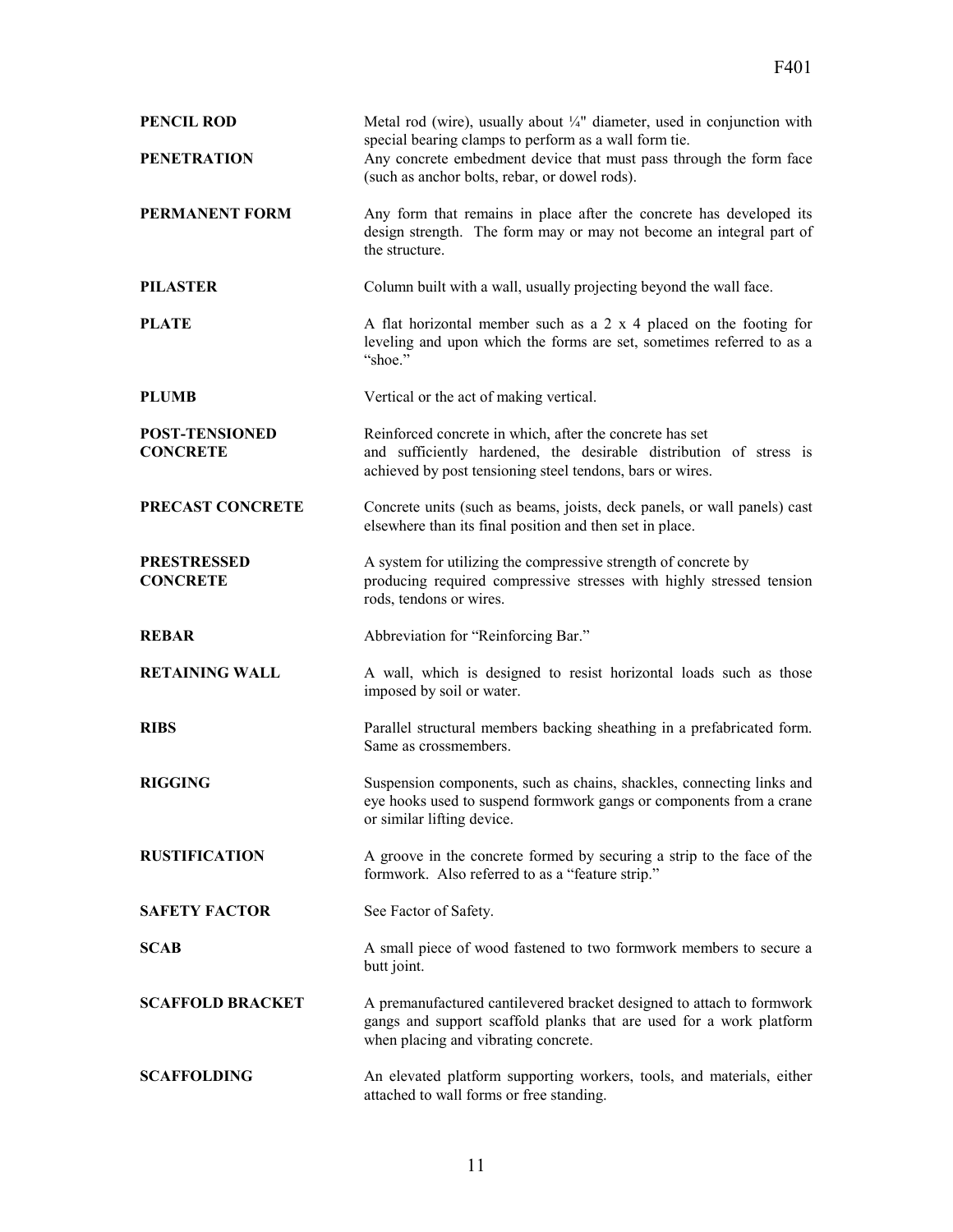| <b>SCREED</b>        | The tool used to control the top surface elevation of freshly placed<br>concrete.                                                                                                                                                       |
|----------------------|-----------------------------------------------------------------------------------------------------------------------------------------------------------------------------------------------------------------------------------------|
| <b>SHEATHING</b>     | The material forming the contact face of forms, also called lagging or<br>sheeting.                                                                                                                                                     |
| <b>SHE-BOLT</b>      | The outer unit of a three-piece wall tie that contains female threads to<br>engage the external threaded inner unit (rod).                                                                                                              |
| <b>SHIM</b>          | Thin pieces of material used to bring abutting members to an even,<br>level bearing.                                                                                                                                                    |
| <b>SIDERAIL</b>      | Perimeter frame member of prefab form panel which is perpendicular to<br>crossmembers.                                                                                                                                                  |
| <b>SILL</b>          | Horizontal bearing member as a plate. See Plate.                                                                                                                                                                                        |
| <b>SKIN PLATE</b>    | The steel form face of an all-steel form.                                                                                                                                                                                               |
| <b>SLAB</b>          | The thinner portion of the floor, usually of uniform depth, that is<br>between the drop heads or beams.                                                                                                                                 |
| <b>SLING</b>         | A length of cable with a loop at each end, usually the cable line from<br>the crane hook to ganged form.                                                                                                                                |
| <b>SLIP FORM</b>     | A form which moves, usually continuously, during placing of the<br>concrete. Movement may be either horizontal or vertical. Slip forming<br>is like an extrusion process with the forms acting as moving dies to<br>shape the concrete. |
| <b>SNAP TIE</b>      | A wire-type tie with or without spreader washer or cones. After forms<br>are released, the protruding tie ends are snapped off by twisting at a<br>predetermined break-off crimp usually about 1" in the concrete.                      |
| <b>SOLDIERS</b>      | Vertical wales used for strengthening or alignment.                                                                                                                                                                                     |
| <b>SPANDREL BEAM</b> | A beam in the perimeter of a building, spanning between columns and<br>usually supporting floors or roof. An up-turned spandrel depth<br>dimension extends above the floor, and a down-turned spandrel extends<br>below the floor.      |
| <b>SPREADER</b>      | A brace, usually of wood, inserted in forms to keep the form faces the<br>proper distance apart until the concrete is placed.                                                                                                           |
| <b>SPREADER BEAM</b> | A beam utilized to distribute the weight of a ganged form through two<br>or more equalized vertical pick-up points.                                                                                                                     |
| <b>SPUD</b>          | Adjustable bolt-like strut extending between the skin of tunnel forms<br>and bored rock tunnel walls to provide position support of the<br>formwork.                                                                                    |
| <b>STAKE</b>         | A pointed wood or metal object driven in ground to attach brace or to<br>support form sides in footing forming.                                                                                                                         |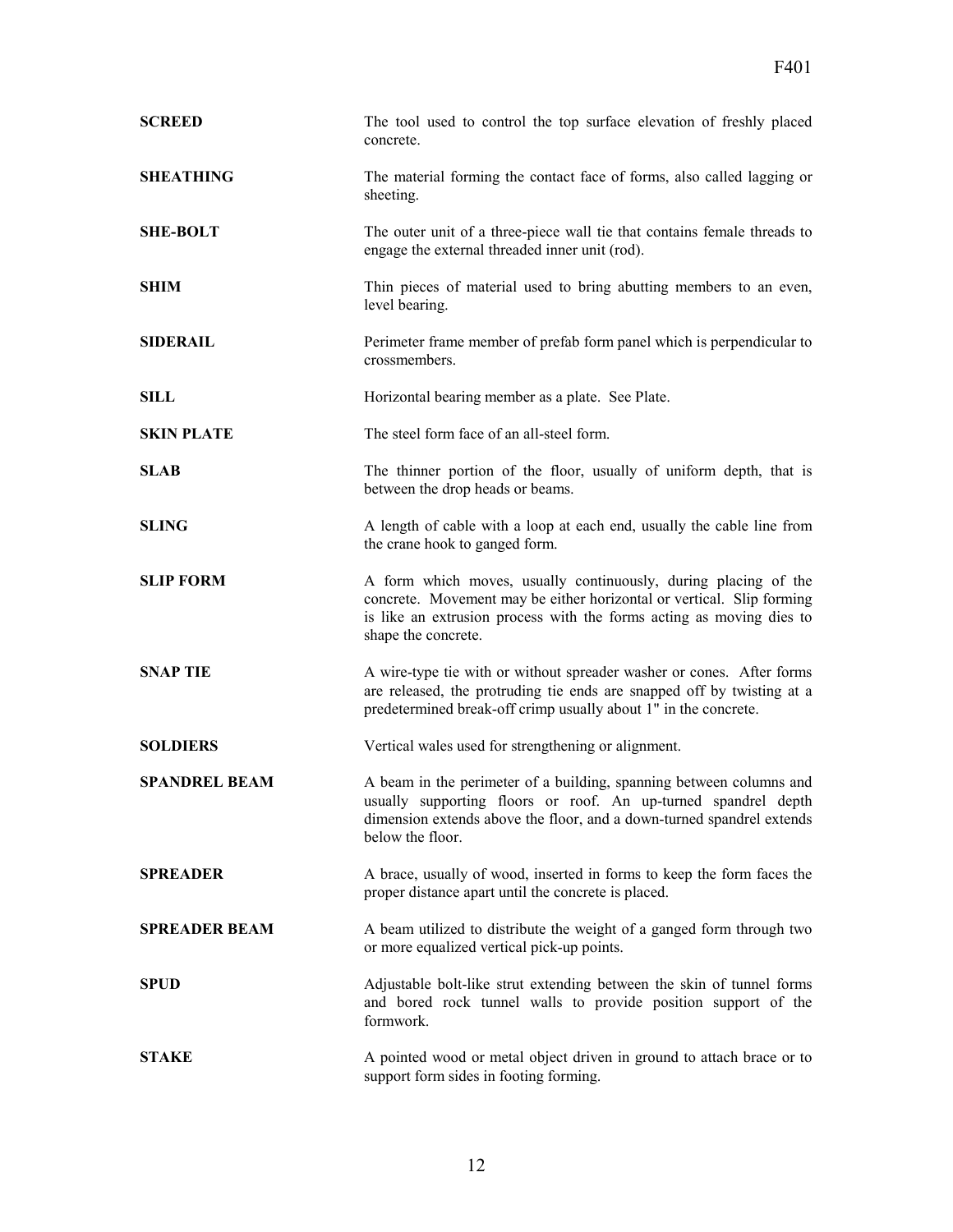| <b>STIFFENER</b>      | A structural member for the support of the plywood face or skin plate<br>on panel forms sometimes called ribs.                                                                                                                                                                                                                                 |
|-----------------------|------------------------------------------------------------------------------------------------------------------------------------------------------------------------------------------------------------------------------------------------------------------------------------------------------------------------------------------------|
| <b>STRIP</b>          | To remove formwork from concrete.                                                                                                                                                                                                                                                                                                              |
| <b>STRIPPING BAR</b>  | A solid bar positioned in-between form panels or adjoining ganged<br>forms which is the first unit stripped thereby providing relief to readily<br>strip the large form panels; also referred to as "wrecking strips."                                                                                                                         |
| <b>STRONGBACK</b>     | A load gathering member attached to the back of the formwork on the<br>outside of the walers for added strength, to hold proper alignment<br>(sometimes referred to as "stiffbacks").                                                                                                                                                          |
| <b>STUD</b>           | Supporting member to which sheathing is attached.                                                                                                                                                                                                                                                                                              |
| <b>TAG LINE</b>       | Line connected to gang form or flying form to control free swing<br>movement during crane lifting.                                                                                                                                                                                                                                             |
| <b>TAPER TIE</b>      | A one-piece reusable form tie with a slight taper to facilitate removal.                                                                                                                                                                                                                                                                       |
| <b>TELLTALE</b>       | Any device designed to indicate movement of formwork.                                                                                                                                                                                                                                                                                          |
| <b>TEMPLATE</b>       | Thin plate or board frame used as a guide in positioning or spacing of<br>form parts, reinforcements, anchors, etc.                                                                                                                                                                                                                            |
| TIE                   | A concrete form tie is a tensile unit adapted to holding concrete forms<br>secure against the lateral pressure of unhardened concrete, with or<br>without provision for spacing the forms a definite distance apart, and<br>with or without provision for removal of metal to a specified distance<br>back from the finished concrete surface. |
| <b>TIE DADO</b>       | Half-slot thickness dado's at the siderails of adjoining forms provide<br>the tie location slot common to many prefabricated form systems.                                                                                                                                                                                                     |
| <b>TOENAIL</b>        | To drive a nail at an angle.                                                                                                                                                                                                                                                                                                                   |
| <b>TRAVELER</b>       | Traveling support and bracing for ganged tunnel and culvert formwork.                                                                                                                                                                                                                                                                          |
| <b>WALER</b>          | Load gathering members used to hold studs or panel forms in position.                                                                                                                                                                                                                                                                          |
| <b>WALKWAY SYSTEM</b> | All components including, but not limited to, scaffold brackets, scaffold<br>planks, guard rails, toeboards and guard rail posts erected to provide a<br>work platform for placing and vibrating concrete and to prevent<br>workers from falling.                                                                                              |
| <b>WATERSTOP</b>      | Rubber, plastic, or other material inserted in a construction joint to<br>prevent the seepage of water through the joint.                                                                                                                                                                                                                      |
| <b>WEDGE</b>          | A piece of wood or metal tapered to a thin edge, used to adjust<br>elevation, tighten formwork, etc.                                                                                                                                                                                                                                           |
| <b>WEDGE BOLT</b>     | A two-way action designed wedge which contains a slot to facilitate its<br>function as a connecting bolt also.                                                                                                                                                                                                                                 |